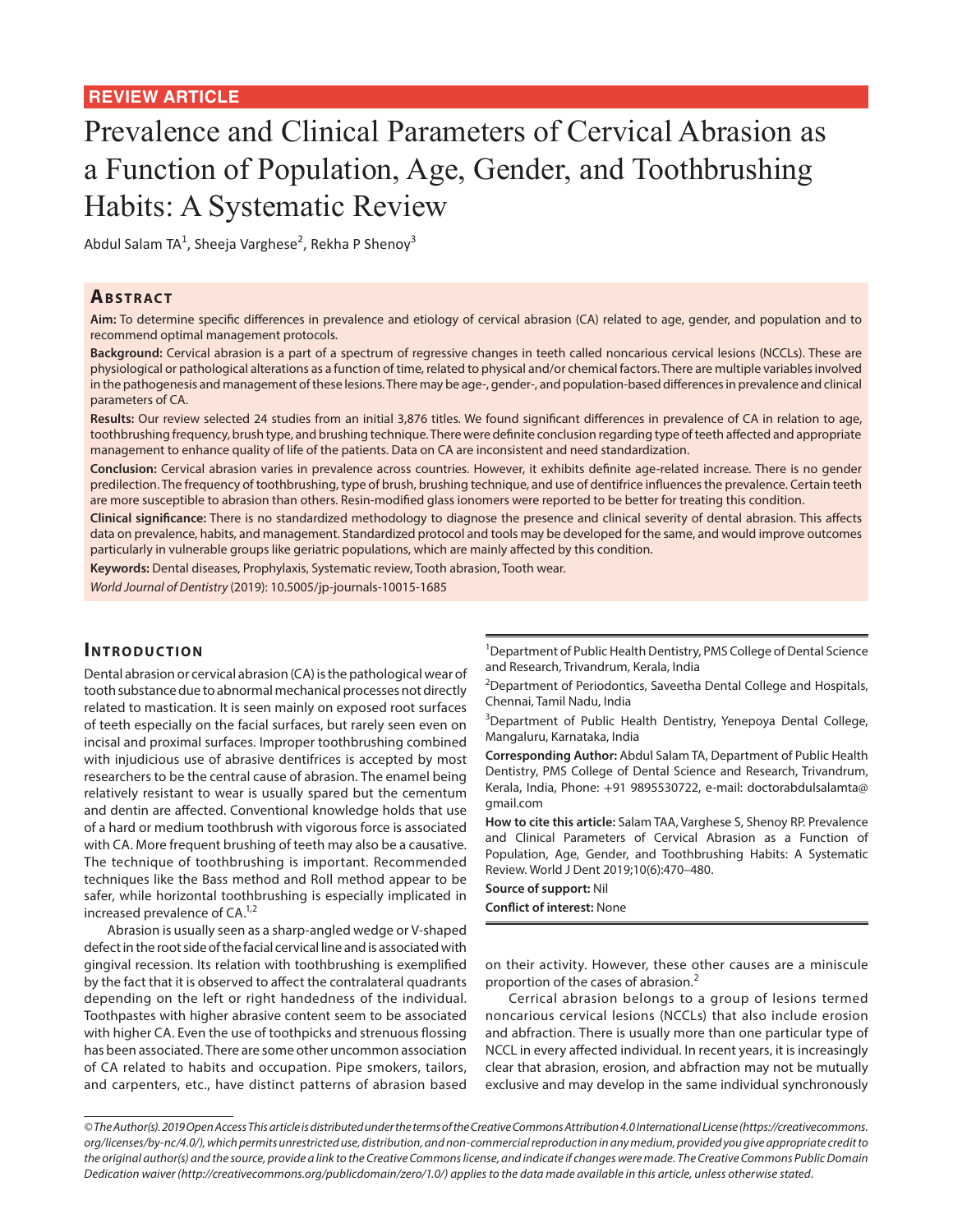or metachronously. The etiology of such lesions may also not be as clear-cut as previously believed. The multifactorial nature of these lesions makes it difficult for clinicians to manage due to variability in pathogeneses and individual characteristics that may depend on age, type of teeth, relevant habits, and occlusal patterns.<sup>3,4</sup>

Since the abrasive process is rather slow, there is formation of secondary and tertiary dentin to protect the pulp. Sclerotic dentin is another protective response that has treatment implications. Retention of dental plaque, sensitivity, pulp damage, and periodontal disease progression are few of the undesirable effects of CA. Treatment is aimed toward managing the symptoms, restoring the morphology of the teeth, and treating soft tissue pathology. If untreated, pulpal exposure and infection, as well as periodontal deterioration are possible. Therefore, CA must be managed appropriately with suitable restorative procedures.<sup>5</sup>

There is a public health incentive to assessing the demographic parameters related to CA including population, age, and gender, etc., to determine if there are significant differences in prevalence, risk factors, symptoms, measurements, and treatment outcomes. A thorough review of clinical studies needs to be performed to address these critical issues related to lesion management.

## **MATERIALS AND METHODS**

#### **Research Question**

A research question was formulated as far as possible adhering to the PICOS (population, intervention, control, and outcomes) format. This was aimed at determining if there are significant differences in the prevalence and clinical factors associated with CA in different populations, genders, and age groups.

"Are there significant differences in prevalence, risk factors, symptoms, measurements, and treatment outcomes of dental abrasion with respect to population, age, and gender?"

#### **Sources, Search, and Study Selection**

Electronic literature searches of Pubmed/Medline database and the Cochrane Study register, and other online sources were undertaken. Keywords applied include "dental abrasion," "CA," and "NCCLs," etc. Original articles in journals with adequate impact and citation were preferred. The literature search was done until December 2018. Published European language articles in scientific journals were selected with year range from January 1970 to December 2018. As would be mentioned in results, the majority of the articles were dated from January 1974 to December 2018. Inclusion and exclusion criteria were formulated and applied (Table 1). Major inclusion criteria included clinical studies with good metrics and standard study design with adequate data items required in the analysis. English language or translated versions were acceptable. Human studies in persons with permanent dentition and good periodontal status (not beyond gingival recession related to CA), with acceptable neuromuscular coordination were selected. Studies without proper study design, inadequate data, untranslatable scripts, and dated earlier than 1970 were excluded.

#### **Data Collection**

A customized data extraction form was generated for this review. Basic information, important details, outcomes, and other measures were included. Two independent observers collated the data and filled the forms. In case of disagreement, a consensus was reached.

#### **Table 1:** Inclusion and exclusion criteria

| Inclusion criteria                                                                                                                                                             | Exclusion criteria                                                                                                                                                   |
|--------------------------------------------------------------------------------------------------------------------------------------------------------------------------------|----------------------------------------------------------------------------------------------------------------------------------------------------------------------|
| Clinical human studies in<br>Cochrane Library and Pubmed<br>listing of acceptable quality                                                                                      | Trials deemed to be unsuitable<br>for our analysis due to lack of<br>adequate information and major<br>deficits in study design and<br>methods, etc.                 |
| Studies that specifically men-<br>tion the prevalence, clinical<br>parameters, and treatment<br>protocol of cervical abrasion and<br>noncarious cervical lesions in<br>general | Studies that do not reference<br>cervical abrasion in main title<br>or text or include only cervical<br>erosion, attrition, and abfraction<br>as stand-alone lesions |
| Studies that factor in<br>toothbrushing as an integral<br>component of the pathogenesis<br>of cervical lesions                                                                 | Studies that do not adequately<br>include data on toothbrushing                                                                                                      |
| Publications ranging from year<br>January 1970 to December 2018                                                                                                                | Studies earlier than 1970                                                                                                                                            |
| English and European language<br>articles (including translations)                                                                                                             | Languages without translated<br>versions                                                                                                                             |
| Studies in healthy human partici-<br>pants with permanent dentition<br>and otherwise healthy periodon-<br>tal status                                                           | Studies of people with<br>periodontal disease, and dis-<br>abilities that prevent proper<br>coordination required for tooth-<br>brushing                             |

#### **Data Items**

The variables for data collection were tabulated. The included variables were setting/country, sample size, and demographic characteristics including age, gender, socioeconomic status, symptoms, toothbrushing parameters (brush type, technique, and frequency), number and type of teeth commonly affected, the index of tooth wear employed, and other relevant analyses.

#### **Quality Assessment**

Assessment of quality is critical to the validity of any review process. There are numerous procedures and guidelines available. The present review planned to employ the methodological quality assessment using the Cochrane tool for risk of bias, with seven major criteria. Each selected study was assessed in order to gather clear evidence of quality research and elimination of all possible biases. This was done by assessing the following:

- Selection bias (which includes randomization and allocation concealment),
- performance bias (blinding of personnel and participants),
- detection bias (blinding of assessment),
- attrition bias (incomplete outcome data),
- reporting bias (selective reporting), and
- other causes of possible bias.

Two researchers independently assessed these criteria and gave judgment of "high risk," "unclear risk," or "low risk."

#### **Qualitative and Quantitative Syntheses**

Depending upon the characteristics of the selected studies and the various data items retrievable from these studies, qualitative and quantitative syntheses of the collated data was performed.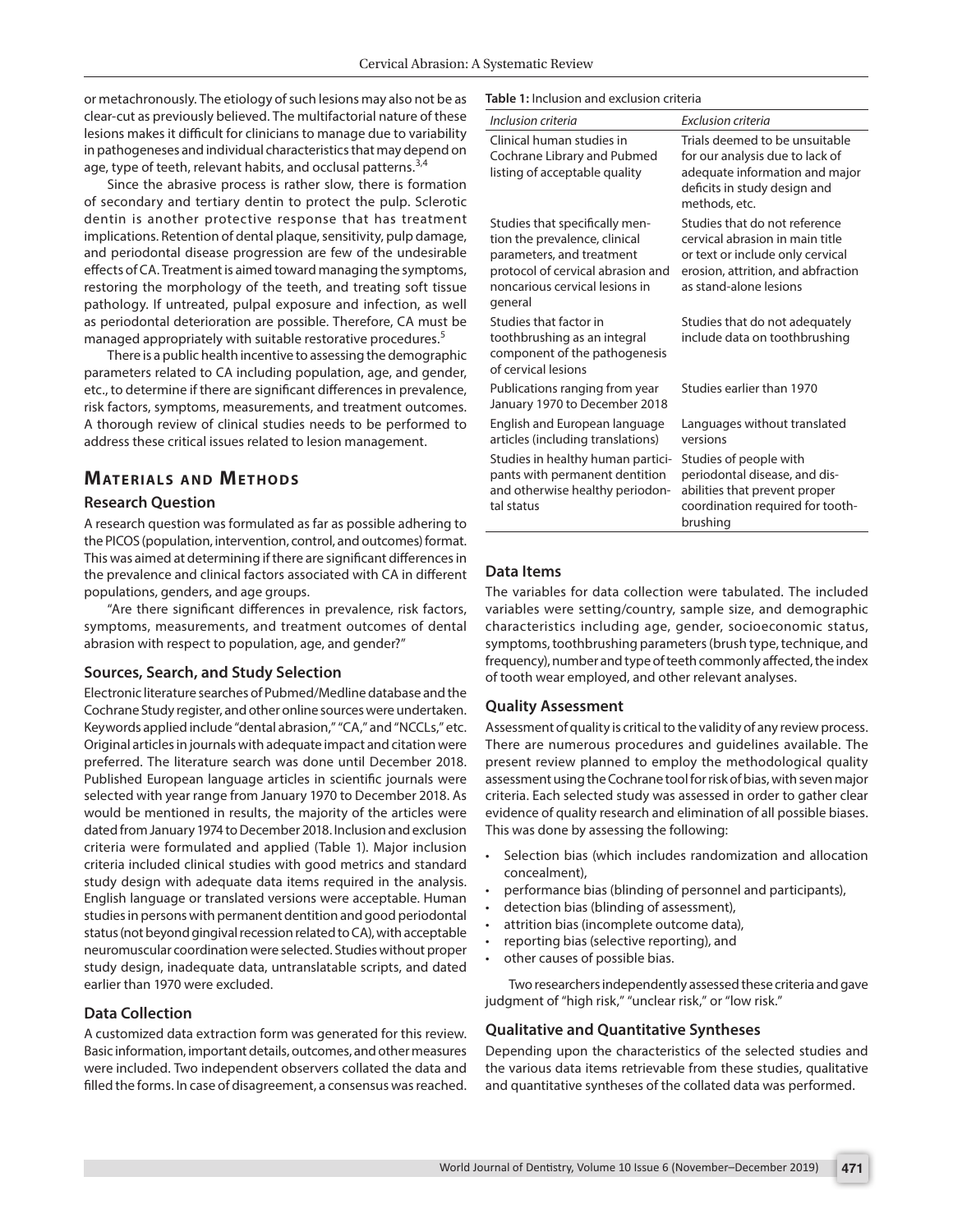# **RESULTS AND ANALYSIS**

## **Search Details**

Electronic search of the literature showed a total of 3,961 titles. Researching after removal of duplicate titles reduced the number to 3,876. Careful visual identification of relevant articles and filtering of titles reduced the results to 63. By applying all inclusion and exclusion criteria, the total number of studies selected for the review was 24. Table 1 illustrates the inclusion and exclusion criteria. Flowchart 1 shows the preferred reporting items for systematic reviews and meta analyses (PRISMA)-based selection process.

## **Data Customization and Compilation**

Tables 2 to 5 record the concise and categorized information compiled after comprehensive evaluation of the 24 studies that had been selected after applying all criteria. The order of the evaluation had been randomized and performed by two independent evaluators in order to eliminate timeline and interobserver bias. These data were based upon a summation of the evaluator reports after discussion on conflicting findings and achieving consensus. The 24 studies have been reported between 1976 and 2018. Most of the studies are cross-sectional in nature. They had good representation from countries all over the world. Sample sizes ranged from a minimum of 32 to a maximum of 2,707. The total number of samples in the 24 studies totaled 11,401 participants. Most studies had adequate data on most of the parameters that had been agreed upon by the researchers. Key exclusions from further analysis were socioeconomic status and symptoms, since there was negligible data on these two parameters. A separate analysis of treatment of CA was included separately.<sup>6-29</sup>

## **Quality Assessment**

Applying the Cochrane risk of bias tool, assessment of the selected studies revealed that overall the significant risk of bias was low. Randomization and allocation concealment were not applicable in these studies since most of the studies were cross-sectional

**Flowchart 1:** Screening process adapted from PRISMA flowchart (2009)

in nature. Many authors did not explicitly include the key terms in their methodology, which is a requirement in many methodological assessments. However, further analysis of the methodology revealed that they had adhered to the required guidelines and omitted to report as such. Most of the studies stated blinding of assessment and observer independence. There were no reports of incomplete data or dropouts. All the data were reported and compiled in the studies, and no evidence of selective reporting was found.

Consensus opinion and judgment of two observers were required to classify the studies in each of the seven criteria as "low risk," "unclear risk," or "high risk." Analysis showed that two studies achieved the acceptable "low-risk or unclear" judgment in 6 criteria, three studies achieved it in 5 criteria, six studies scored 4, and seven studies scored 3. Six studies had achieved acceptable judgment in 2 criteria. A majority of 75% of the selected studies had acceptable judgment in 3 or more criteria. Therefore, the overall quality assessment was found to be acceptable to conduct qualitative syntheses of the 24 studies. However, quantitative synthesis was not deemed possible due to the lack of adequate controlling and standardization among the different studies. The parameter-wise observations based on exhaustive analysis of 24 studies are presented in the succeeding section.<sup>6-29</sup>

## **Qualitative Synthesis**

## *Geographic, Sample, and Prevalence Data*

The region-wise analysis of the studies reveals that the European region has the highest number of selected studies (7) and samples (5,314) compared to five from the US, four from Brazil, three from China, two each from Africa and Pakistan, and one from India. Country-wise China has the highest number of participants at 3,502, followed by Germany (2,707). Romania has the least number of participants (50). Regarding the time period, six studies were from the years 1976 to 2000, nine studies from 2001 to 2010, and nine studies from 2011 to 2018. Most of the studies were cross-sectional.



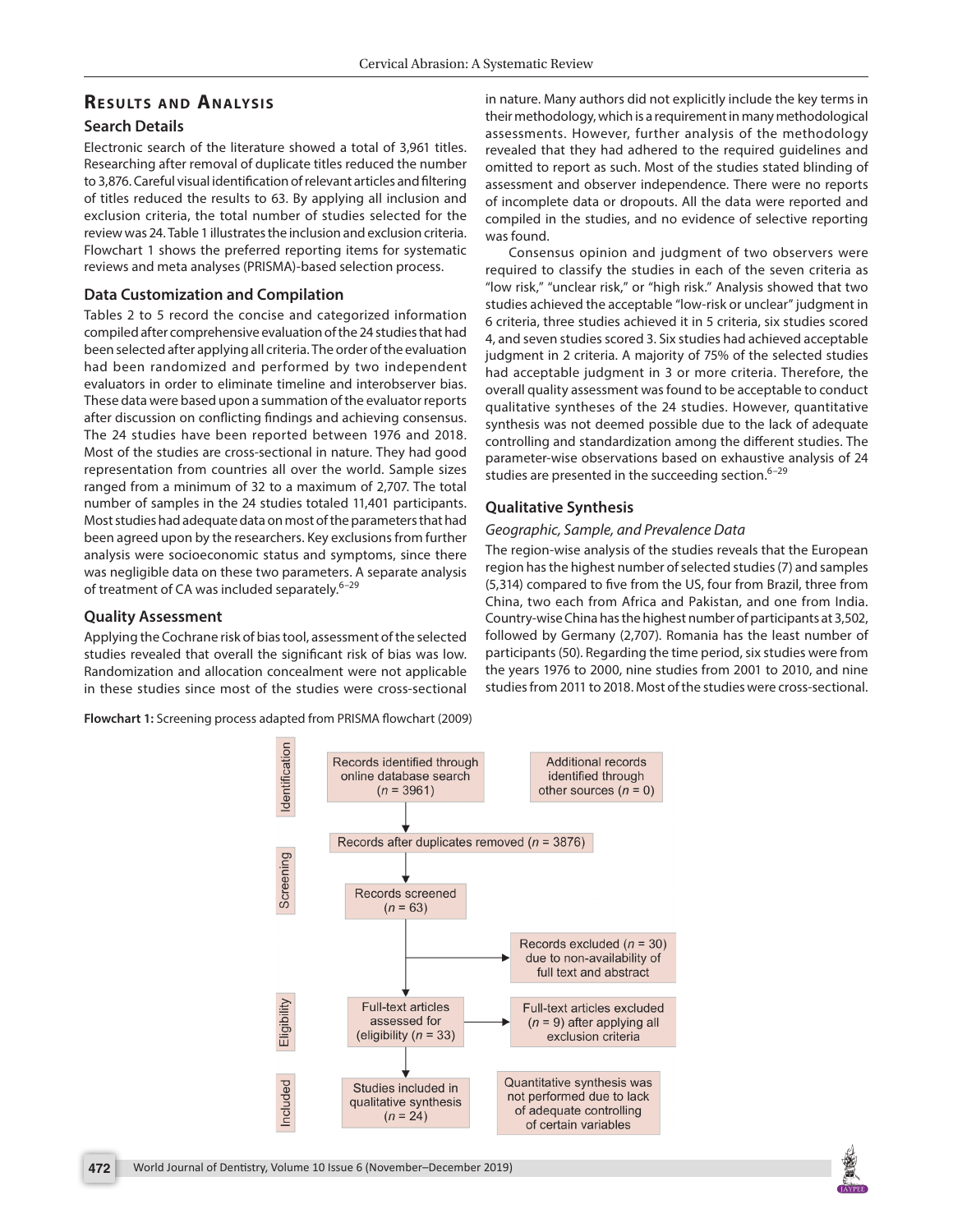| Table 2: Cervical abrasion data in North American region |      |                |          |         |                     |                                            |                        |                     |                                                                          |                                                        |                      |          |                            |                                                                                         |                     |
|----------------------------------------------------------|------|----------------|----------|---------|---------------------|--------------------------------------------|------------------------|---------------------|--------------------------------------------------------------------------|--------------------------------------------------------|----------------------|----------|----------------------------|-----------------------------------------------------------------------------------------|---------------------|
|                                                          |      |                |          |         |                     |                                            |                        | Toothbrushing data  |                                                                          |                                                        |                      |          |                            | Teeth                                                                                   | Mean                |
|                                                          |      |                |          |         |                     | Important                                  |                        |                     |                                                                          |                                                        | Main                 | Preva-   | Index                      | most af-                                                                                | number of           |
| Author                                                   | Year | Country        | Setting  | Samples | Gender              | findings                                   | Frequency              | Type                | Technique                                                                | Age factor                                             | cause                | lence    | (TWI)                      | fected                                                                                  | teeth               |
| Hand et al. <sup>6</sup>                                 | 1986 | S              | Elder    | 520     | reporter<br>No data |                                            | reported<br>No data    | reported<br>No data | reported<br>No data                                                      | reported<br>No data                                    | Vigorous<br>brushing | 56%      | 30% have<br>than 1<br>more | reported<br>No data                                                                     | reported<br>No data |
| Radentz                                                  | 1976 | S              | Army     | 80      |                     | Higher                                     | No sig-                | No data             | No data                                                                  | $17 - 45$                                              | Vigorous             | No data  | No data                    | No data                                                                                 | No data             |
| $et$ al. $11$                                            |      |                |          |         | $(66$ and<br>14)    | sion cases<br>hygiene<br>in abra-          | difference<br>nificant | reported            | reported                                                                 | younger<br>even in<br>years<br>seen                    | brushing             | reported | reported                   | reported                                                                                | reported            |
| Piotrowski                                               | 2001 | S              | Army     | 32      | No data             | No sig-                                    | No data                | No data             | No data                                                                  | $38 - 80$                                              | Firm                 | No data  | No data                    | No data                                                                                 | No data             |
| $et$ al. $^{12}$                                         |      |                | veterans |         | reported            | brushing<br>nificant<br>related<br>to firm | reported               | reported            | reported                                                                 | more le-<br>people<br>sions<br>years<br>older          | brushing             | reported | reported                   | reported                                                                                | reported            |
| Aw et al. <sup>18</sup>                                  | 2002 | $\mathfrak{S}$ | General  | 57      |                     |                                            | No data                | No data             | No data                                                                  | Older                                                  | No data              | No data  | 91% had                    | 70% on                                                                                  | $\omega$            |
|                                                          |      |                |          |         |                     |                                            | reported               | reported            | reported                                                                 | difference<br>people,<br>no sex                        | reported             | reported | index of 3                 | teeth, and<br>rior teeth,<br>maxillary<br>65% on<br>46% on<br>premo-<br>poste-<br>lars. |                     |
| Bader                                                    | 1996 | $\mathfrak{S}$ | Dental   | 264     | No data             | Tech-                                      | 3x/day                 | Hard                | More in                                                                  | 137                                                    | No data              | No data  | No data                    | No data                                                                                 | No data             |
| et al. <sup>20</sup>                                     |      |                | patients |         | reported            | nique is<br>signifi-<br>cant               | more le-<br>sions      |                     | facial first<br>brushing<br>first and<br>people<br>lower<br>with<br>arch | 37 years<br>48 years<br>and 127<br>controls<br>cohorts | reported             | reported | reported                   | reported                                                                                | reported            |
| Total of 5<br>studies                                    |      |                |          | 953     |                     |                                            |                        |                     |                                                                          |                                                        |                      |          |                            |                                                                                         |                     |
|                                                          |      |                |          |         |                     |                                            |                        |                     |                                                                          |                                                        |                      |          |                            |                                                                                         |                     |

World Journal of Dentistry, Volume 10 Issue 6 (November–December 2019) **473**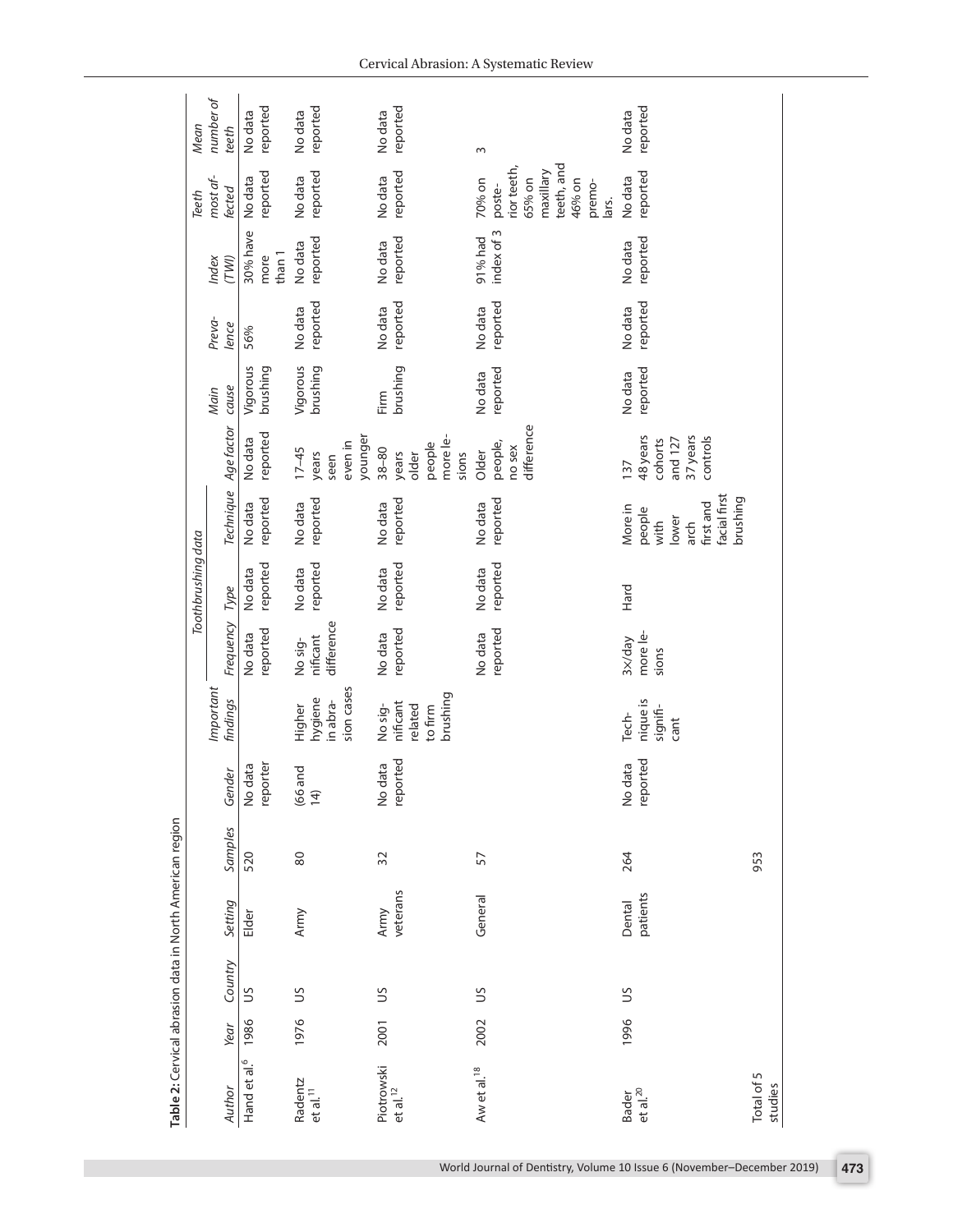|                                   |      |                |          |         |                                     |                                                                                           |                                                                             | Toothbrushing data  |                                                                                              |                       |                               |                                                                           |                                      | Teeth                | Mean                |
|-----------------------------------|------|----------------|----------|---------|-------------------------------------|-------------------------------------------------------------------------------------------|-----------------------------------------------------------------------------|---------------------|----------------------------------------------------------------------------------------------|-----------------------|-------------------------------|---------------------------------------------------------------------------|--------------------------------------|----------------------|---------------------|
| Author                            | Year | Country        | Setting  | Samples | Gender                              | Important<br>findings                                                                     | Frequency                                                                   | Type                | Technique                                                                                    | Age factor            | cause<br>Main                 | Preva-<br>lence                                                           | Index<br>(TWI)                       | most af-<br>fected   | number of<br>teeth  |
| Borcic <sup>7</sup>               | 2004 | Croatia        | General  | 555     | reported<br>No data                 |                                                                                           | reported<br>No data                                                         | reported<br>No data | reported<br>No data                                                                          | Increased<br>with age | reported<br>No data           | reported<br>No data                                                       | premolars<br>than 1<br>Lower<br>more | premolar<br>Lower    |                     |
| Sangnes                           | 1976 | Norway         | General  | 533     | reported<br>data<br>$\frac{1}{2}$   | hygiene<br>Good                                                                           | $2$ /day                                                                    | reported<br>No data | influence<br>Did not                                                                         | reported<br>No data   | reported<br>No data           | 45%                                                                       | reported<br>No data                  | reported<br>No data  | reported<br>No data |
| Bergström <sup>13</sup>           | 1988 | Stock-<br>holm | General  | 250     | reported<br>No data                 | Correlates<br>periodon-<br>tal health<br>with less                                        | difference<br>nificant<br>No sig-                                           | reported<br>No data | reported<br>No data                                                                          | $21 - 60$             |                               | 85% (22%<br>deep)                                                         | reported<br>No data                  | reported<br>No data  | 7.3 mean<br>number  |
| Bergström <sup>14</sup>           | 1979 | Stock-<br>holm | General  | 818     | reported<br>data<br>$\frac{1}{2}$   | as signifi-<br>ness and<br>type not<br><b>Bristle</b><br>tooth-<br>paste<br>firm-<br>cant | related to<br>lesions<br>$\stackrel{\times}{\sim}$                          | reported<br>No data | technique<br>difference<br>horizontal<br>between<br>(lowest)<br>nificant<br>and roll<br>Sig- | $18 - 65$             | tal brush-<br>Horizon-<br>ing | 30% (12%<br>deep)                                                         | reported<br>No data                  | reported<br>No data  | reported<br>No data |
| Marinescu <sup>22</sup>           | 2017 | Romania        |          | 50      | higher<br>in males<br>18 and<br>32, | abrasion<br>Did not<br>specify                                                            | reported<br>No data                                                         | reported<br>No data | 14%hori-<br>34%ver-<br>52%cir-<br>zontal<br>cular,<br>tical                                  | $18 - 56$             | reported<br>No data           | years had<br>years had<br>62% and<br>$31 - 56$<br>$18 - 30$<br>60%<br>62% | reported<br>No data                  | reported<br>No data  | reported<br>No data |
| Akgül et al. <sup>24</sup>        | 2003 | Turkey         | Patients | 428     | and<br>186<br>242                   | male gen-<br>frequency<br>of brush-<br>der, and<br>old age,<br>More in<br>ing             | Yes                                                                         | reported<br>No data | Not sig-<br>nificant                                                                         | $20+$                 | reported<br>No data           | reported<br>No data                                                       | reported<br>No data                  | reported<br>No data  | reported<br>No data |
| Bernhardt<br>et al. <sup>29</sup> | 2006 | Germany        | General  | 2,707   | reported<br>No data                 | on abfrac-<br>focused<br>Mostly<br>tions                                                  | Or of 1.87<br>brushing,<br>or of 2.07<br>in for $3x$<br>or more<br>$\ln 2x$ | reported<br>No data | reported<br>No data                                                                          | $20 - 59$             | reported<br>No data           | reported<br>No data                                                       | reported<br>No data                  | First pre-<br>molars | reported<br>No data |
| Total of 7<br>studies             |      |                |          | 5,341   |                                     |                                                                                           |                                                                             |                     |                                                                                              |                       |                               |                                                                           |                                      |                      |                     |

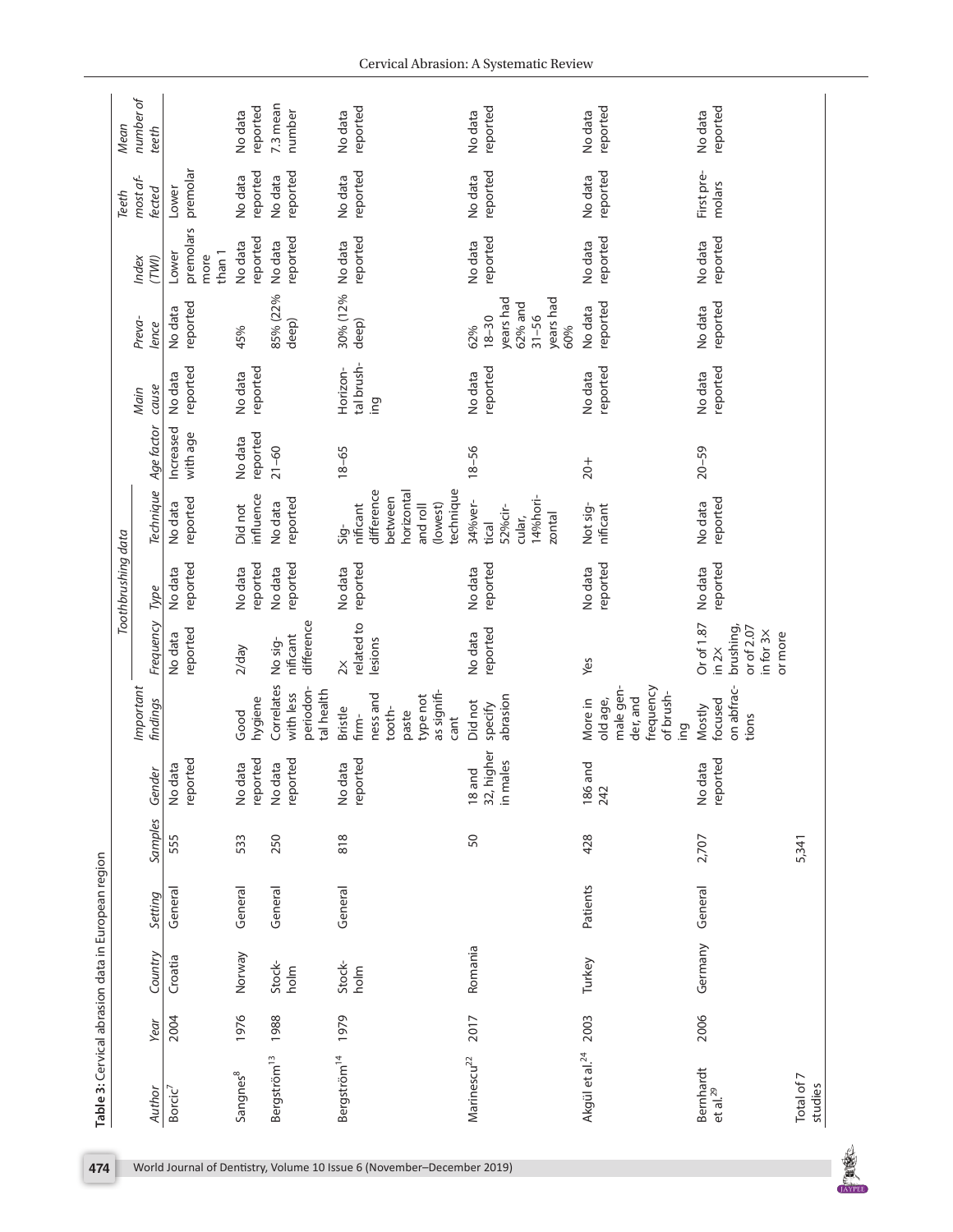|      | Table 4: Cervical abrasion data in South American/African region |                    |                 |                     | Important                                                                               |                      | Toothbrushing data  |                      |                                                                        | Main                                                         |                                                                                                                         | Index               | most af-<br><b>Teeth</b>                        | number of<br>Mean   |
|------|------------------------------------------------------------------|--------------------|-----------------|---------------------|-----------------------------------------------------------------------------------------|----------------------|---------------------|----------------------|------------------------------------------------------------------------|--------------------------------------------------------------|-------------------------------------------------------------------------------------------------------------------------|---------------------|-------------------------------------------------|---------------------|
|      | Country                                                          | Setting            | Samples         | Gender              | findings                                                                                | Frequency            | Type                | Technique            | Age factor                                                             | cause                                                        | Prevalence                                                                                                              | (TWI)               | fected                                          | teeth               |
| 2005 | Brazil                                                           | General            | $\overline{70}$ | reported<br>No data |                                                                                         | reported<br>No data  | reported<br>No data | reported<br>No data  | $25 - 45$<br>years                                                     | reported<br>No data                                          | 88%                                                                                                                     | reported<br>No data | reported<br>No data                             | 5.61                |
| 2007 | Brazil                                                           | students<br>Dental | $\frac{8}{3}$   | 28 and 20           | also be a<br>Occlusal<br>stress<br>factor<br>could                                      | reported<br>No data  | reported<br>No data | reported<br>No data  | showing<br>in older<br>people<br>lesions<br>$16 - 24$<br>more<br>years | reported<br>No data                                          | 17.23% of<br>all teeth                                                                                                  | reported<br>No data | reported<br>No data                             | 5.8                 |
| 2005 | Senegal                                                          |                    | 655             | reported<br>No data | brushing<br>patients<br>in 55%<br>zontal<br>Hori-                                       | reported<br>No data  | reported<br>No data | reported<br>No data  |                                                                        | reported<br>No data                                          | $(112)$ NCCL<br>77% were<br>of which<br>17.10%<br>J                                                                     | reported<br>No data | reported<br>No data                             | reported<br>No data |
| 2011 | Brazil                                                           | students<br>Dental | 58              | 15 and 43           | force had<br>Medium/<br>ing and<br>greater<br>higher<br><b>NCCLS</b><br>brush-<br>hard  | Not sig-<br>nificant | Med/hard            | Not sig-<br>nificant | $19 - 31$<br>years                                                     | paste not<br>brushing,<br>signifi-<br>tooth-<br>Hard<br>cant | 53.50%                                                                                                                  |                     | post-sup<br>more in<br>93% in<br>quad,<br>right |                     |
| 2015 | Brazil                                                           | Workers            | 100             | 55 and 45           | also with<br>smoking<br>increase,<br>related<br>Age                                     | reported<br>No data  | reported<br>No data | reported<br>No data  | $20 - 68$<br>years                                                     | reported<br>No data                                          | 5.03% in<br>12.5% in<br>28.5% in<br>19.4%.<br>$18 - 34$<br>$35 - 44$<br>$45 - 68$<br>years,<br>years,<br>years<br>Total | reported<br>No data | reported<br>No data                             | reported<br>No data |
| 2003 | Nigeria                                                          | Patients           | 106             | reported<br>No data | Use of lo-<br>dentifric-<br>cal more<br>abrasive<br>es cause<br>preva-<br>more<br>lence | reported<br>No data  | reported<br>No data | reported<br>No data  | increases<br>Abrasion<br>with age                                      | brushing<br>Tooth                                            | 62.3%                                                                                                                   | reported<br>No data | 50.8% on<br>left side<br>in right-<br>handed    | 5.94                |
|      |                                                                  |                    | 1,037           |                     |                                                                                         |                      |                     |                      |                                                                        |                                                              |                                                                                                                         |                     |                                                 |                     |

World Journal of Dentistry, Volume 10 Issue 6 (November–December 2019) **475**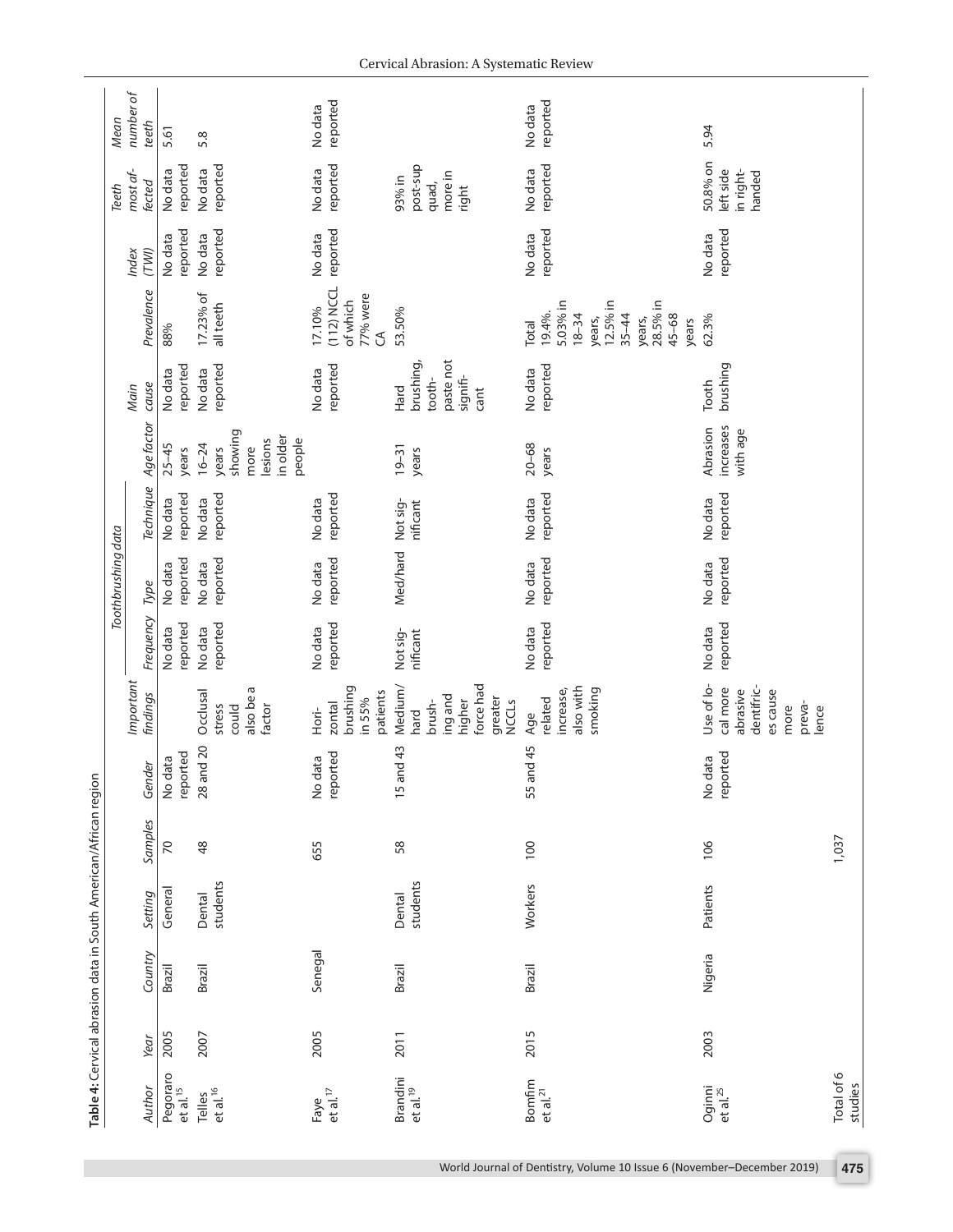|                                  |      |          |                  | Table 5: Cervical abrasion data in South and Central Asian regions |                     |                                                                                                               |                                                                                     |                     |                                                                                                                              |                                                                 |                                 |                       |                                                                                                                                                        |                                                        |                     |
|----------------------------------|------|----------|------------------|--------------------------------------------------------------------|---------------------|---------------------------------------------------------------------------------------------------------------|-------------------------------------------------------------------------------------|---------------------|------------------------------------------------------------------------------------------------------------------------------|-----------------------------------------------------------------|---------------------------------|-----------------------|--------------------------------------------------------------------------------------------------------------------------------------------------------|--------------------------------------------------------|---------------------|
|                                  |      |          |                  |                                                                    |                     |                                                                                                               |                                                                                     | Toothbrushing data  |                                                                                                                              |                                                                 |                                 |                       |                                                                                                                                                        |                                                        | <b>Mean</b>         |
| Author                           | Year | Country  | Setting          | Samples                                                            | Gender              | Important<br>findings                                                                                         | Frequency                                                                           | Type                | Technique                                                                                                                    | Age factor                                                      | cause<br>Main                   | Preva-<br>lence       | Index (TWI)                                                                                                                                            | Teeth most<br>affected                                 | number of<br>teeth  |
| Kumar<br>et al. <sup>9</sup>     | 2015 | India    | Special<br>needs | 383                                                                | 170 and<br>213      | Brush type,<br>was signifi-<br>technique,<br>frequency<br>cant                                                | 23.8% 2×                                                                            | Hard 29%            | $27%$ and<br>horizon-<br>tal 26%<br>Combi-<br>nation                                                                         | $12 - 15$<br>years                                              | Tooth-<br>brush                 | 19-25%                | reported<br>No data                                                                                                                                    | reported<br>No data                                    | reported<br>No data |
| Ahmed<br>et al. <sup>23</sup>    | 2009 | Pakistan | Patients         | 95                                                                 | 26<br>69 and        | Weak age<br>occlusion,<br>effect on<br>bruxism<br>tion, no<br>correla-                                        | difference<br>nificant<br>No sig-                                                   |                     | reported<br>No data                                                                                                          | mean<br>50.3                                                    | 73% hori-<br>brushing<br>zontal | reported<br>No data   | reported<br>No data                                                                                                                                    | premolars<br>involved)<br>molars<br>All first<br>least | 7.06                |
| Sadaf and<br>Ahmed <sup>26</sup> | 2014 | Pakistan | Patients         | $\infty$                                                           | 23<br>67 and        | difference<br>nificant<br>gender<br>No sig-                                                                   | 2/day not<br>signifi-<br>cant                                                       | hard<br>Yes-        | reported<br>No data                                                                                                          |                                                                 | reported<br>No data             | 38.90%                | reported<br>No data                                                                                                                                    | reported<br>No data                                    | reported<br>No data |
| $Z$ hang<br>et al. $^{27}$       | 2015 | China    | Students         | 720                                                                | 360 each            | tooth wear<br>2 minutes<br>increased<br>less than<br>Brushing<br>less than<br>duration<br>day and<br>$2x$ per | reported<br>No data                                                                 | reported<br>No data | reported<br>No data                                                                                                          | $15 - 19$<br>years                                              | reported<br>No data             | reported<br>No data   | reported<br>No data                                                                                                                                    | reported<br>No data                                    | reported<br>No data |
| Zi Yun<br>et al. <sup>28</sup>   | 2015 | China    | General          | 1,759                                                              | reported<br>No data | tors associ-<br>group had<br>ated with<br>more fac-<br>lesions<br>Elderly                                     | reported<br>No data                                                                 | reported<br>No data | group but<br>nificant in<br>older age<br>in middle<br>Brushing<br>method<br>was sig-<br>not sig-<br>nificant<br>dioub<br>age | years and<br>$35 - 44$<br>$65 - 74$<br>years                    | reported<br>No data             | 76.8%<br>81.3%<br>and | 82% middle<br>older group<br>8%, respec-<br>age group<br>of 2. Index<br>had index<br>had index<br>3.4% and<br>of 2 and<br>4 was in<br>64% of<br>tively | Seen more<br>in first pre-<br>molars                   | 3.4 and<br>4.4      |
| $et$ al. $^{10}$<br>Que          | 2013 | China    | General          | 1,023                                                              | reported<br>No data | assoc with<br>periodon-<br>tal status<br>age and<br>Lesions                                                   | horizona-<br>Or 4.2 for<br>tal comp<br>$2 \times$ with<br>vertical<br>to 1 $\times$ |                     | zontal vs<br>for hori-<br>vertical<br>Or 1.59                                                                                | years age<br>in 60-69<br>highest<br>$20 - 69$<br>dronb<br>years | reported<br>No data             | 61.70%                | reported<br>No data                                                                                                                                    | Premolars                                              | reported<br>No data |
| studies<br>Total 6               |      |          |                  | 4,070                                                              |                     |                                                                                                               |                                                                                     |                     |                                                                                                                              |                                                                 |                                 |                       |                                                                                                                                                        |                                                        |                     |

No.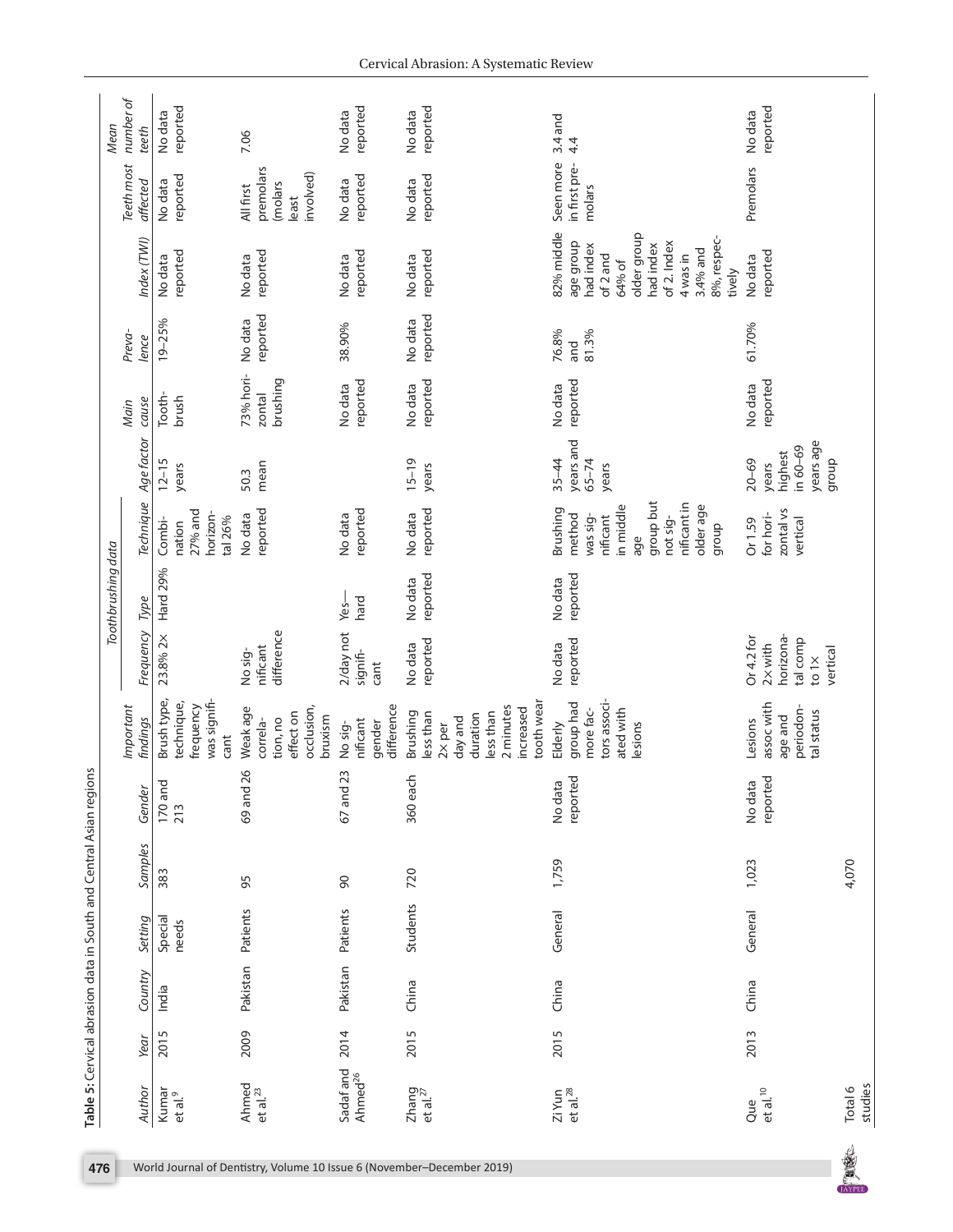Fifteen out of the 24 studies included prevalence rates. Only one of the five US studies explicitly noted the prevalence rate as 56%. Four EU studies noted the prevalence at 30%, 45%, 62%, and 85%. The four Brazilian prevalence rates ranged from 17% to a high of 88%. African rate was 17%. Chinese reported a high prevalence of 60–80% while India had a range of 19–25%. 6-8,10,13-17,19,21,22,25,26,28

#### *Age and Gender Data*

Seventeen studies had noted the age range of the participants.6–8,10,11,13–17,19,21,22,24–26,28 The ages varied from schoolchildren (12–15 years) to middle age and elderly (60–69 years). Age-wise data agreed by our researchers suggested a gradual increase in prevalence with age. The 12–30 years age group had a rate of 19%, the 31–45 years group ranged from 30% to 60%, while the 46–69 years group ranged from 28% to 85%. Though there is much heterogeneity among the studies, the findings concur with the general opinion that CA and other noncarious lesions increase with age.

Gender specification was mentioned but had not been specifically assessed. Only two studies had reported higher prevalence in males.<sup>22,24</sup> One study did not find significant difference between the sexes.<sup>26</sup> Others did not report genderwise data.

#### *Toothbrushing Data*

Twelve out of the 24 studies had reported on the use of toothbrush with or without a dentifrice. The type of brush, the frequency of brushing, technique of brushing, and the frequency of brush change were also noted.<sup>8-11,13,14,19,20,23,24,26,27</sup>

Six studies clearly state that brushing two or more times a day was significantly associated with CA.<sup>8-10,14,20,29</sup> Five studies did not report significant difference, $11,13,19,23,26$  while the others had no data. The odds ratio of twice a day brushing was derived at 1.8 (Bernhardt et al.)–4.2 (Que et al.), compared to single daily use of toothbrush. Not surprisingly, studies reported a positive correlation between cervical lesions and good oral hygiene.<sup>10,29</sup>

The type of toothbrush was mentioned in four studies.<sup>9,19,20,26</sup> All studies report that brushing with hard toothbrush was associated with higher lesion prevalence compared to medium and soft toothbrushes. The participants who reported using a high force for brushing were also associated with such lesions, though adequate information is scant in this aspect.

Technique of toothbrushing was reported in nine studies.<sup>8-10,14,19,20,22,24,28</sup> Overall, horizontal, circular, and mixed (horizontal–vertical and horizontal–circular) brushing techniques were associated with higher lesion prevalence compared to rolltype and vertical brushing. Three studies did not find significant differences in relation to brushing technique.<sup>8,19,24</sup> Que et al. found the odds ratio at 1.59 for horizontal vs vertical brushing.<sup>10</sup>

A North American study found that brushing the facial surfaces first and lower arch first seemed to have a greater prevalence of lesions.20 Comparing age groups, the significance of technique appeared to be lower in elderly people.

The few studies that mention the use of toothpaste report that they do not significantly affect the prevalence of abrasion independent of the brush type or brushing technique.<sup>11,14,25</sup> Almost all the studies agree that vigorous brushing is a factor in development of CA.

### *Tooth-related Data*

Ten studies specified the teeth most affected in abrasion.<sup>6–8,10,18,19,23,25,28,29</sup> Generally, posterior teeth, maxillary teeth, and premolars seem to be usually affected by CA. Premolars especially are the most affected teeth. Seven studies report that premolars are affected in almost all participants. Furthermore, first premolars and lower premolars are the maximum affected. Regarding the side of the arches, there are conflicting reports. Studies do not find a significant difference between the right and left sides. Most of the studies had not mentioned the handedness of the participants; therefore, it is not possible to make a cogent finding in this aspect. Most of the studies did not assess the extent of wear by standardized methods. Among the studies that did so, the tooth wear index (TWI) by Smith and Knight was preferred.<sup>30</sup>

To summarize, the results indicated adequate prevalence data from studies across countries, with a wide range from 17% to 80%. Ages ranged from schoolchildren (12 years) to the elderly (69 years), with good evidence of age-related increase in abrasive lesions, while gender data are inadequate. Toothbrushing data were clear on the significant effects of brushing frequency and vigorous method on prevalence of abrasive lesions. Maxillary teeth and premolars seemed to be more vulnerable to dental abrasion.

#### **Discussion**

Noncarious cervical lesions are one of the most common dental issues that affect a large section of the population. They include abrasion, abfraction, and erosion. Abrasion is due to the action of mechanical processes not related to physiological activities like mastication. It is mostly due to injudicious use of toothbrush and dentifrices. It is seen as a sharp wedge-shaped defect in the exposed root surface of the tooth. Abfraction is a type of lesion that is said to arise from flexural stresses to the tooth that can result from biomechanical loading factors. Erosion is due to chemical action not related to dental caries.<sup>1,2</sup>

There are many theories of development of NCCLs. The abfraction theory (Lee and Eakle) suggests that biomechanical forces due to high occlusal loading cause flexure and tensile stress concentrations at the cervical region. This results in microcracks between hydroxyapatite crystals. The abrasion theory suggests that soft tissue loss above the cementoenamel junction (gingival recession) causes exposure of cemental surface. This surface is susceptible to wear due to toothbrushing with abrasives. This accompanied by the aforementioned factors, which results in abrasive cervical defects.<sup>3</sup>

There is a lot of confusion regarding the terminology among researchers over the world. Many researchers accept abfraction as not more than a theoretical concept. Others postulate that all NCCLs are abfractions and not due to abrasive action. Abrasion may be confusing to distinguish from cervical erosion if history and other factors are similar. There may be a higher incidence of cervical erosion in people consuming acidic drinks and simple carbohydrates.4,5

Grippo et al. postulated a multifactorial illustration of NCCLs and categorized CA as both endogenous and exogenous defects due to friction. Endogenous causes were mastication and tongue activity, while exogenous causes were dental hygiene, habits, occupation, and presence of dental applicances. The author earlier (1991) first defined the term abfraction from "ab fractio" meaning to break away. They also proposed replacing the term erosion with the more appropriate "biocorrosion."<sup>1,2</sup>

A critical review by Bartlett and Shah in 2006 regarded abfraction as hypothetical and experimental, and opined that there is no conclusive evidence to backup the abfraction theory.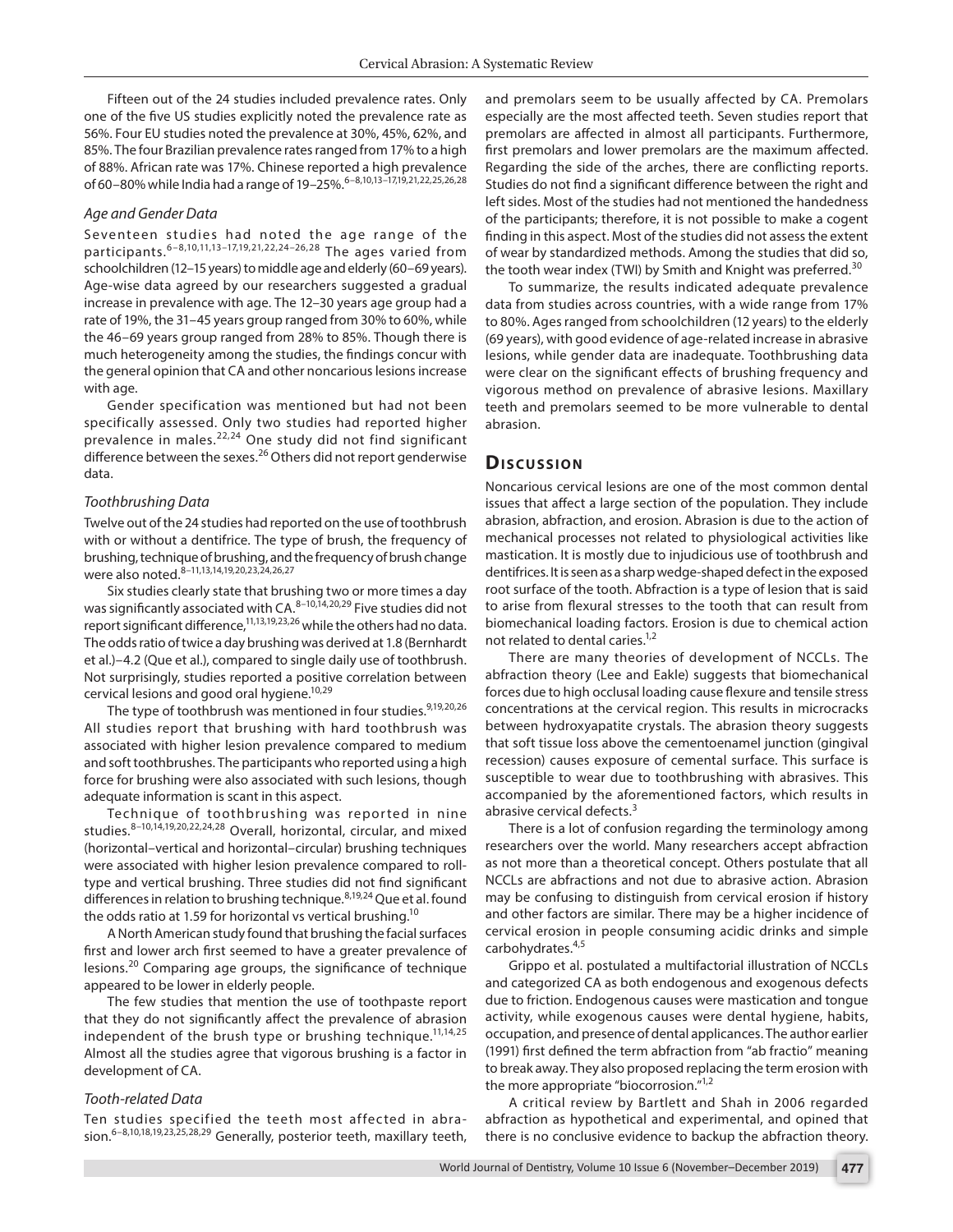Therefore essentially, the overwhelming proportion of NCCLs would appear to be abrasions.<sup>5</sup>

## **Treatment Modalities**

Abrasion has been reported by many authors to be mainly due to toothbrushing using a dentifrice. The dentrifice is regarded by some researchers to be important compared to using plain toothbrush, which does not seem to cause abrasion on its own. However, there are multiple factors involved in its pathogenesis, including salivary characteristics (pH, buffers, calcium–phosphate levels, and flow rate), tooth position, periodontal factors, type/ composition of toothbrush, and toothpaste, etc. Use of drugs and occupational factors may also have to be accounted.<sup>6-13</sup>

A review by Wood et al. concluded that cervical lesions were multifactorial in etiology and proportional to age and were more common on the facial surfaces of teeth. The shape of the lesion does not correlate with etiology, and significantly, the long-term benefit of treatment is unclear.<sup>3</sup>

Heasman et al. did a meta-analysis of the effect of toothbrushing (excluding toothpastes) on development of cervical lesions. They did not find conclusive evidence of toothbrushing due to conflicting results obtained by various studies. Furthermore, longitudinal studies were lacking in the analysis. They postulated that the frequency, method, and the hardness of bristles may be associated with more cervical lesions. Direct causative link is yet to be established.4

Litonjua et al. reported on the discrepancies in the prevalence data of NCCLs due to lack of standardization, resulting in confusion and subsequent misdiagnosis of these lesions over the world. Attrition, abrasion, and erosion can simultaneously occur and act sequentially, synergistically, or additively. Treatment planning is dependent upon the etiology and pathogenesis of each individual lesion. Another article by the authors advised that the singleetiology terms like attrition and erosion may be replaced by the term NCCL since there is more and more evidence of multifactorial etiology of cervical lesions.<sup>31,32</sup>

An *in vitro* study by Bizhang et al. reported an unexpected finding that use of soft toothbrushes with dentifrice had higher number of dentinal loss compared to medium or hard brushes. The reason presumably was that soft brushes were more hemogeneous and flexible with larger surface area resulting in greater dispersion of toothpaste on the dentinal surfaces. However, being an *in vitro* study, the various factors involved in the oral environment need to be considered in order to obtain a conclusive finding.<sup>33</sup>

## **Limitations of the Current Literature and Protocols— Future Trends**

The present review concurs with the prevalent consensus that the etiology of CA is multifactorial; the occurrence of other cervical lesions simultaneously cannot be ruled out. The confusion in terminology and diagnosis confounds the proper analysis of purely abrasive lesions. There cannot be a completely foolproof method to segregate CAs from any of the NCCL studies. Moreover, studies that focus on CA alone are very rare and suffer from the same diagnostic issues. Furthermore, the prevalence ranges varied considerably within and across populations.

There was no consensus on the type of measurement indices that are to be followed. This resulted in a complete lack of quantifiable information as to the extent of the lesions. Therefore, there is need for a standardized tool to measure the extent of the CA lesions. A simple index of measurement is also necessary for uniformity of data compiled throughout the world. Such a reliable protocol can help in formulation of treatment plans.

The objective of management of CA and other NCCLs is to arrest lesion progress, to strengthen the tooth to withstand functional stresses, to mitigate dentine hypersensitivity, to reduce likelihood of pulpal involvement, and also to enhance esthetics and prevent further retention of plaque and associated factors. In all restorations, the most important clinical complications were secondary caries, fracture and wear, marginal discoloration, and color mismatch, etc. NCCLs rarely occur without soft tissue lesions including gingival recession and periodontal disease, and therefore, it is imperative to sustain soft tissue health as part of a holistic management. The abfraction theory of flexural stress might also need to be considered in intransigent cases.<sup>34</sup>

Cervical abrasion is usually treated by surface preparation and restoration, with a suitable adhesive or micromechanical bond-based material. Additional retentive mechanisms like cavosurface beveling have been discussed in many studies (systematic review by Schroeder et al.). Overall, many researchers are of the opinion that there is no conclusive evidence to suggest that beveling is critical to the success of the restorations. However, it does seem to have a positive effect in the retention of such restorations.<sup>35</sup>

Various studies had evaluated different materials and restorative techniques over the years. In the Brazilian study, the 2-year retention rate of composite cements for CA was 78.8%. The authors noted that variable 3-year retention rates ranging from 50% to 100% was reported by many studies. Resin-modified glass ionomer restorations (RMGICs) had a retention rate of 100%. This would indicate that RMGIC was a better alternative to composites, though both materials are acceptable to restore dental abrasion.<sup>36-45</sup>

# **CONCLUSION**

Cervical abrasion has been established to be due to the vigorous use of toothbrush with or without an accompanying dentifrice. The prevalence varies and there is need to devise a standardized protocol for diagnosis. There is a significant correlation between prevalence and increasing age. There is no significant gender difference. Higher frequency and use of harder brush bristles were associated with higher prevalence of wear. Posterior and maxillary dentition is most affected by abrasion.

Cervical abrasion should be considered along with other NCCLs as a holistic approach. Soft tissue pathology like gingival recession and attachment loss should also be managed appropriately for the long-term success of treatment. There is a need to devise a standard index that is followed by all clinicians that should be simple and reliable. Future trends point to the development of reliable instruments and indices for clinical assessment and consequent formulation of appropriate treatment plans.

# **ETHICS STATEMENT**

This systematic review is free from ethical concerns.

## **Re f e r e n c e s**

1. Grippo JO, Simring M, Coleman TA. Abfraction, abrasion, biocorrosion, and the enigma of noncarious cervical lesions: a 20-year perspective. J Esthet Restor Dent 2012;24(1):10–23. DOI: 10.1111/j.1708-8240.2011.00487.x.

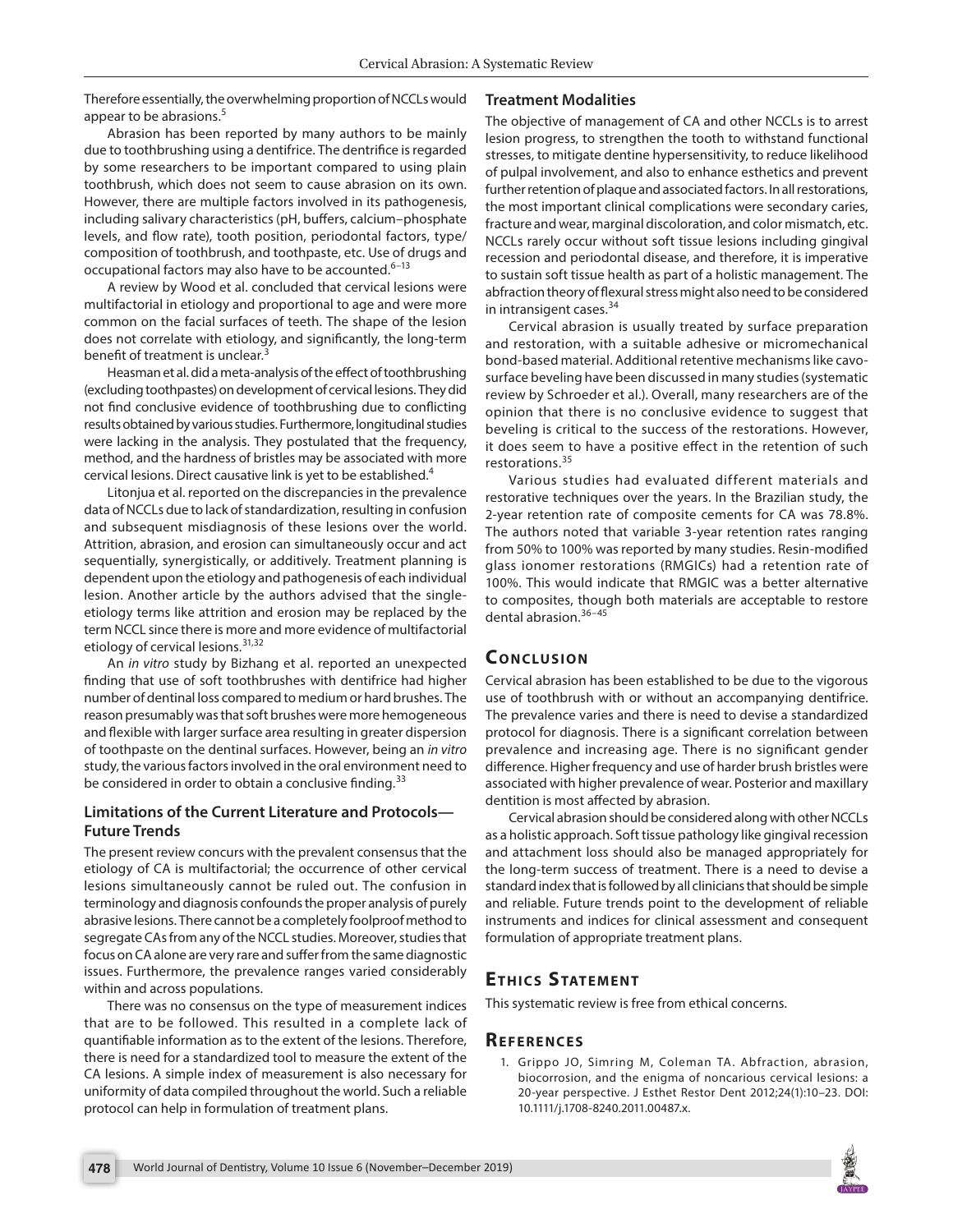- 2. Grippo JO. Abfractions: a new classification of hard tissue lesions of teeth. J Esthet Dent 1991;3(1):14–19. DOI: 10.1111/j.1708-8240.1991. tb00799.x.
- 3. Wood I, Jawad Z, Paisley C, et al. Non-carious cervical tooth surface loss: a literature review. J Dent 2008;36(10):759–766. DOI: 10.1016/ j.jdent.2008.06.004.
- 4. Heasman PA, Holliday R, Bryant A, et al. Evidence for the occurrence of gingival recession and non-carious cervical lesions as a consequence of traumatic toothbrushing. J Clin Periodontol 2015;42(Suppl 16):S237–S255. DOI: 10.1111/jcpe.12330.
- 5. Bartlett DW, Shah P. A critical review of non-carious cervical (wear) lesions and the role of abfraction, erosion, and abrasion. J Dent Res 2006;85(4):306–312. DOI: 10.1177/154405910608500405.
- 6. Hand JS, Hunt RJ, Reinhardt JW. The prevalence and treatment implications of cervical abrasion in the elderly. Gerodontics 1986;2(5):167–170.
- 7. Borcic J, Anic I, Urek MM, et al. The prevalence of non-carious cervical lesions in permanent dentition. J Oral Rehabil 2004;31(2):117–123. DOI: 10.1046/j.0305-182X.2003.01223.x.
- 8. Sangnes G, Gjermo P. Prevalence of oral soft and hard tissue lesions related to mechanical toothcleansing procedures. Community Dent Oral Epidemiol 1976;4(2):77–83. DOI: 10.1111/j.1600-0528.1976. tb01607.x.
- 9. Kumar S, Kumar A, Debnath N, et al. Prevalence and risk factors for non-carious cervical lesions in children attending special needs schools in India. J Oral Sci 2015;57(1):37–43. DOI: 10.2334/ josnusd.57.37.
- 10. Que K, Guo B, Jia Z, et al. A cross‐sectional study: non‐carious cervical lesions, cervical dentine hypersensitivity and related risk factors. J Oral Rehabil 2013;40(1):24–32. DOI: 10.1111/j.1365-2842.2012.02342.x.
- 11. Radentz WH, Barnes GP, Cutright DE. A survey of factors possibly associated with cervical abrasion of tooth surfaces. J Periodontol 1976;47(3):148–154. DOI: 10.1902/jop.1976.47.3.148.
- 12. Piotrowski BT, Gillette WB, Hancock EB. Examining the prevalence and characteristics of abfractionlike cervical lesions in a population of U.S. veterans. J Am Dent Assoc 2001;132(12):1694–1701. DOI: 10.14219/ jada.archive.2001.0122.
- 13. Bergström J, Eliasson S. Cervical abrasion in relation to toothbrushing and periodontal health. Scand J Dent Res 1988;96(5):405–411. DOI: 10.1111/j.1600-0722.1988.tb01575.x.
- 14. Bergström J, Lavstedt S. An Epidemiologic Approach To Toothbrushing And Dental Abrasion. Community Dent Oral Epidemiol 1979;7(1): 57–64. DOI: 10.1111/j.1600-0528.1979.tb01186.x.
- 15. Pegoraro LF, Scolaro JM, Conti PC, et al. Noncarious cervical lesions in adults: prevalence and occlusal aspects. J Am Dent Assoc 2005;136(12):1694–1700. DOI: 10.14219/jada.archive.2005.0113.
- 16. Telles D, Pegoraro LF, Pereira JC. Prevalence of noncarious cervical lesions and their relation to occlusal aspects: a clinical study. J Esthet Restor Dent 2000;12(1):10–15. DOI: 10.1111/j.1708-8240.2000. tb00193.x.
- 17. Faye B, Sarr M, Kane AW, et al. Prevalence and etiologic factors of non-carious cervical lesions. A study in a Senegalese population. Odontostomatol Trop 2005;28(112):15–18.
- 18. Aw TC, Lepe X, Johnson GH, et al. Characteristics of noncarious cervical lesions: a clinical investigation. J Am Dent Assoc 2002;133(6):725–733. DOI: 10.14219/jada.archive.2002.0268.
- 19. Brandini DA, De Sousa AL, Trevisan CL, et al. Noncarious cervical lesions and their association with toothbrushing practices: in vivo evaluation. Oper Dent 2011;36(6):581–589. DOI: 10.2341/10-152-S.
- 20. Bader JD, Mcclure F, Scurria MS, et al. Case-control study of non-carious cervical lesions. Community Dent Oral Epidemiol 1996;24(4):286–291. DOI: 10.1111/j.1600-0528.1996.tb00861.x.
- 21. Bomfim RA, Crosato E, Mazzilli LE, et al. Prevalence and risk factors of non-carious cervical lesions related to occupational exposure to acid mists. Braz Oral Res 2015;29:S1806-83242015000100280. DOI: 10.1590/1807-3107BOR-2015.vol29.0085.
- 22. Marinescu IR, Popescu SM, Răghici EC, et al. Etiological aspects of noncarious dental lesions. Curr Health Sci J 2017;43(1):54–61. DOI: 10.12865/CHSJ.43.01.08.
- 23. Ahmed H, Rahman M. Factors associated with non-carious cervical lesions (NCCLs) in teeth. J Coll Physicians Surg Pak 2009;19(5):279–282. DOI: 05.2009/JCPSP.279282.
- 24. Akgül HM, Akgül N, Karaoglanoglu S, et al. A survey of the correspondence between abrasions and tooth brushing habits in Erzurum, Turkey. Int Dent J 2003;53(6):491–495. DOI: 10.1002/j.1875- 595X.2003.tb00892.x.
- 25. Oginni A, Olusile A, Udoye C. Non-carious cervical lesions in a Nigerian population: abrasion or abfraction? Int Dent J 2003;53(5):275–279. DOI: 10.1111/j.1875-595X.2003.tb00759.x.
- 26. Sadaf D, Ahmad Z. Role of brushing and occlusal forces in non-carious cervical lesions (NCCL). Int J Biomed Sci 2014;10(4):265–268.
- 27. Zhang J, Du Y, Wei Z, et al. The prevalence and risk indicators of tooth wear in 12-and 15-year-old adolescents in Central China. BMC Oral Health 2015;15(1):120. DOI: 10.1186/s12903-015-0104-9.
- 28. Zi Yun L, Qing Hui Z, Yan Z, et al. Prevalence of non-carious cervical lesions and associated risk indicators in middle-aged and elderly populations in Southern China. Chin J Dent Res 2015;18(1):41–50.
- 29. Bernhardt O, Gesch D, Schwahn C, et al. Epidemiological evaluation of the multifactorial aetiology of abfractions. J Oral Rehabil 2006;33(1):17–25. DOI: 10.1111/j.1365-2842.2006.01532.x.
- 30. López-Frías FJ, Castellanos-Cosano L, Martín-González J, et al. Clinical measurement of tooth wear: tooth wear indices. J Clin Exp Dent 2012;4(1):e48–e53. DOI: 10.4317/jced.50592.
- 31. Litonjua LA, Andreana S, Bush PJ, et al. Tooth wear: attrition, erosion, and abrasion. Quintessence Int 2003;34(6):435–446.
- 32. Litonjua LA, Andreana S, Bush PJ, et al. Noncarious cervical lesions and abfractions: a re-evaluation. J Am Dent Assoc 2003;134(7):845–850. DOI: 10.14219/jada.archive.2003.0282.
- 33. Bizhang M, Riemer K, Arnold WH, et al. Influence of bristle stiffness of manual toothbrushes on eroded and sound human dentin – an in vitro study. PLoS One 2016;11(4):e0153250. DOI: 10.1371/journal. pone.0153250.
- 34. Freitas SdS, Sousa LL, Moita Neto JM, et al. Dentin hypersensitivity treatment of non-carious cervical lesions – a single-blind, split-mouth study. Braz Oral Res 2015;29:45. DOI: 10.1590/1807-3107BOR-2015. vol29.0045.
- 35. Schroeder M, Reis A, Luque-Martinez I, et al. Effect of enamel bevel on retention of cervical composite resin restorations: a systematic review and meta-analysis. J Dent 2015;43(7):777–788. DOI: 10.1016/ j.jdent.2015.02.017.
- 36. Boing TF, de Geus JL, Wambier LM, et al. Are glass-ionomer cement restorations in cervical lesions more long-lasting than resin-based composite resins? A systematic review and meta-analysis. J Adhes Dent 2018;20(5):435–452. DOI: 10.3290/j.jad.a41310.
- 37. Burrow MF, Tyas MJ. A clinical trial comparing two all‐in‐one adhesive systems used to restore non‐carious cervical lesions: results at one year. Aust Dent J 2008;53(3):235–238. DOI: 10.1111/j.1834- 7819.2008.00054.x.
- 38. Santiago SL, Passos VF, Vieira AH, et al. Two-year clinical evaluation of resinous restorative systems in non-carious cervical lesions. Braz Dent J 2010;21(3):229–234. DOI: 10.1590/S0103-64402010000300010.
- 39. Adeleke AA, Oginni AO. Clinical evaluation of resin composite and resin-modified glass ionomer cement in non-carious cervical lesions. J West Afr Coll Surg 2012;2(4):21–37.
- 40. Loguercio AD, Bittencourt DD, Baratieri LN, et al. A 36-month evaluation of self-etch and etch-and-rinse adhesives in noncarious cervical lesions. J Am Dent Assoc 2007;138(4):507–514. DOI: 10.14219/ jada.archive.2007.0204.
- 41. Loguercio AD, Luque-Martinez IV, Fuentes S, et al. Effect of dentin roughness on the adhesive performance in non-carious cervical lesions: A double-blind randomized clinical trial. J Dent 2018;69: 60–69. DOI: 10.1016/j.jdent.2017.09.011.